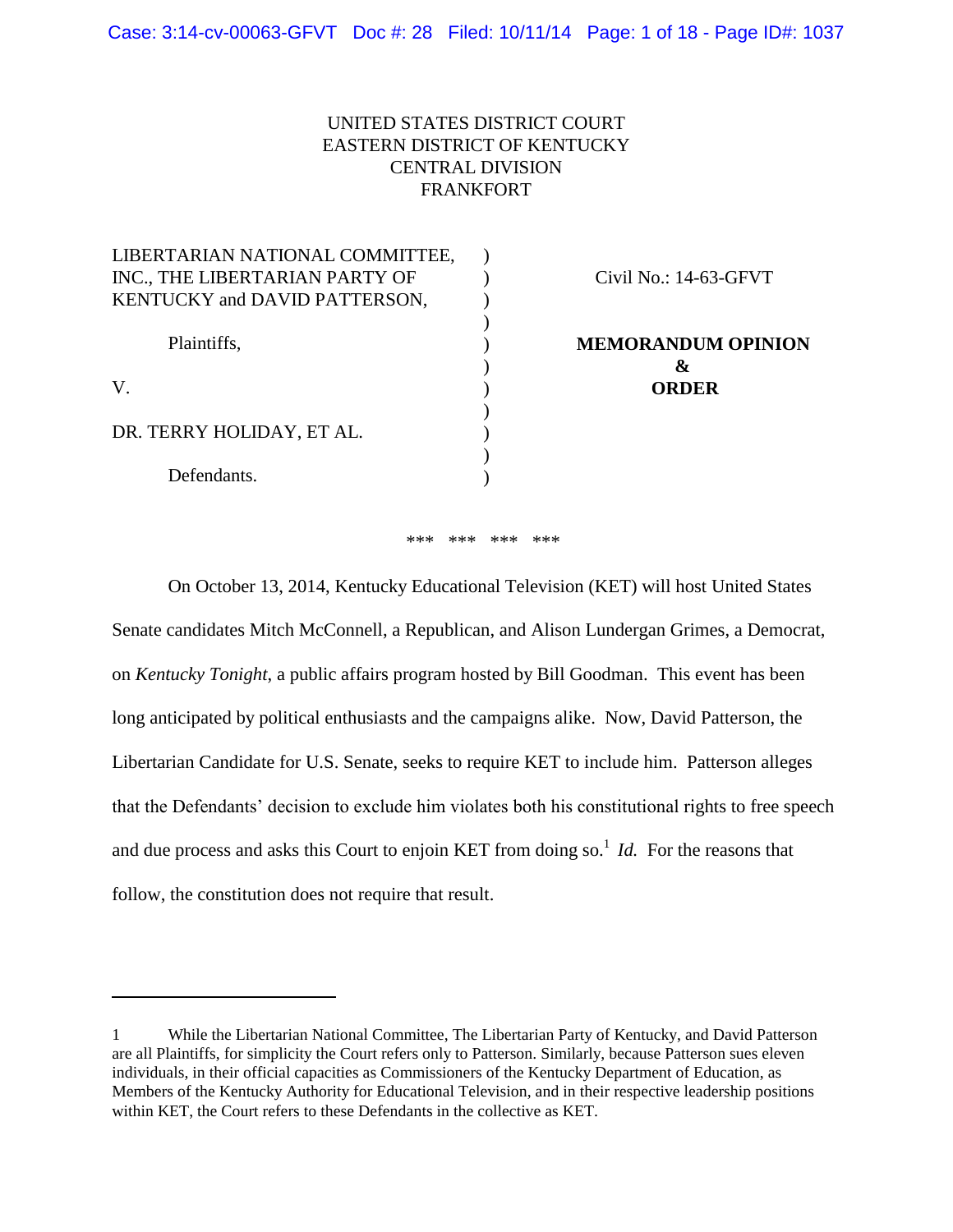**I**

After having reviewed all exhibits and filings, and heard testimony and argument at an October 9 hearing, the Court makes the following findings of fact. On January 22, 2014, Shae Hopkins, Executive Director of KET, sent an email to KET's legal counsel about the establishment of pre-selection criteria for use in determining which candidates would be invited to participate in *Kentucky Tonight* programming. [R. 19-1.] Hopkins explained that KET's purpose was "to follow the law, be fair to all concerned, protect and maintain KET's integrity and reputation for inclusion and fairness – and provide the best service to our viewers." [*Id*.] Later that month, Mike Brower, Senior Director of Production Operations for KET, emailed a draft version of such criteria to KET employees Bill Goodman, host of *Kentucky Tonight*, and Deidre Clark, the program's producer. [R. 19-4.] The draft criteria began, "KET decides who is invited to appear on its *…* programs based on good faith journalistic judgment and on what we believe will best serve, and interest, our viewers." [R. 19-4 at 3.] A few days later, Brower emailed an updated copy of the criteria to KET staff. In the text of his email, he explained:

We've tried to make this as broad as possible so we don't paint ourselves into a corner with language that ends up inadvertently disqualifying a marginal candidate who is also someone we want to include. Gatewood for example. So we didn't say you have to poll at a certain level or other qualifiers that would eliminate marginal but interesting candidates. *Our goal here is to have a way to defend not including only the most extreme cases, like out of state crusaders, or wacky people* who paid the \$50 and got 2 names on a form to qualify as a candidate.

[R. 4-7 (emphasis added).] Brower then emailed KET's lawyer, seeking legal advice on how best to develop the above criteria. Brower explained that in 2012, there were "two out of state candidates who were not running serious campaigns but were rather using the process to air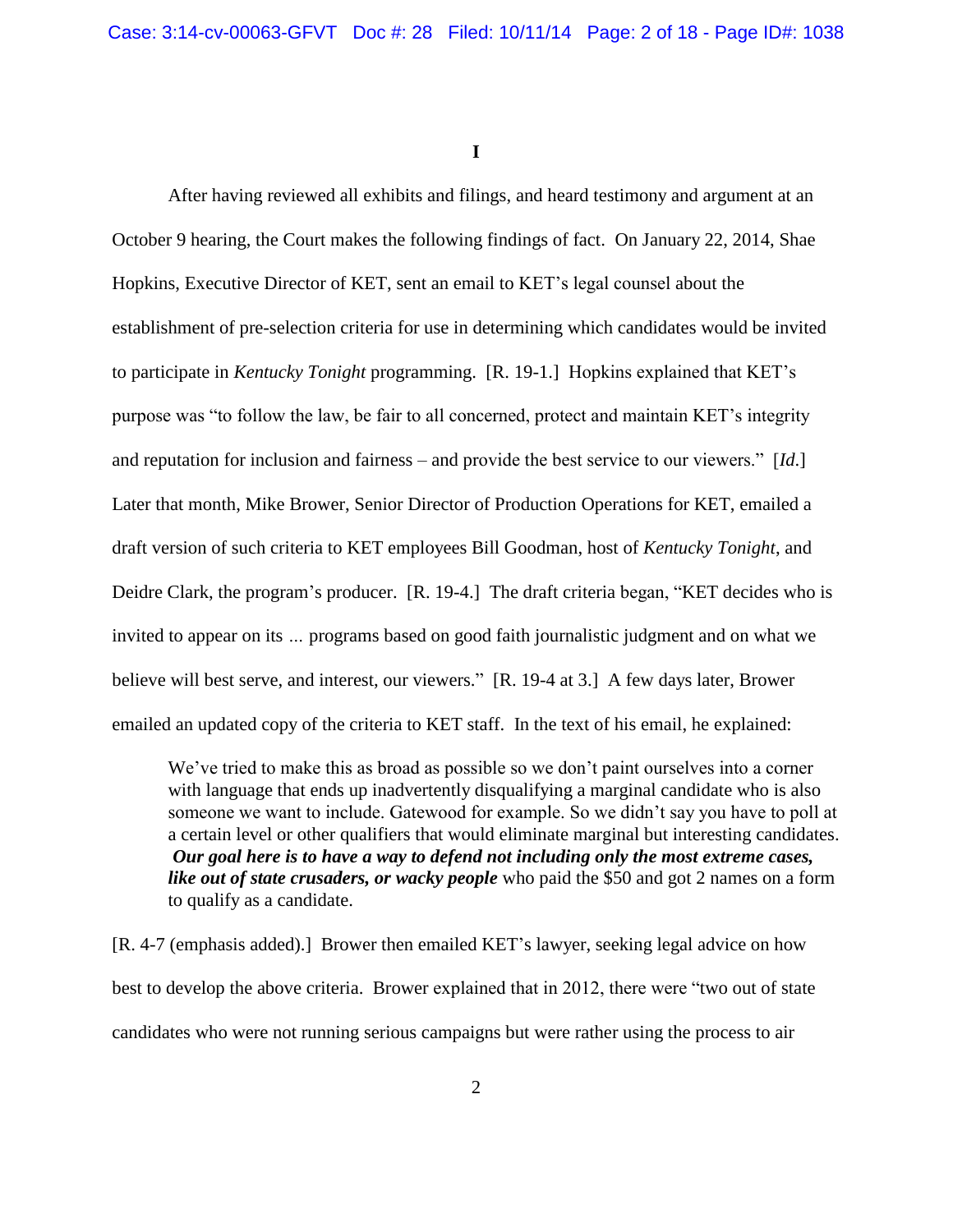antiabortion ads." [R. 4-8.] KET did not invite those candidates to the forum and the candidates did not protest. [*Id.*] Brower expressed concern, that in the current election there was "at least one eccentric candidate on the ballet [*sic*] who we would prefer not to invite." [*Id*.] He noted that, "[t]o address this we are drafting 'pre-established objective criteria' and would like you to advise on the wording." Brower concluded,"[w]e've made an attempt to give ourselves an out but not to be so specific as to corner ourselves and inadvertently exclude a marginal but potentially viable candidate." [R. 4-8.]

On February 4, in the midst of the primary season and with objective criteria in place, candidates in both the Democratic and Republican primaries were invited to participate in *Kentucky Tonight's* April 21 and April 28 programs, respectively. [R. 4-10.] The invitation also noted that general election candidates would be invited as guests on October 13. [*Id*.]

In a March 5 email to Hopkins, Brower explained that the "2014 Election Candidate Invitation Criteria" were devised to satisfy Federal Election Commission (FEC) requirements while also "giving KET the ability to NOT invite candidates who have only managed to get their names on a ballet [*sic*] but do not truly have a legitimate campaign underway." [R. 19-6 at 2.] These criteria, titled "Candidate Invitation Criteria 2014 Primary and General Elections," provided that a candidate would be invited to appear on "a KET public affairs program" only if they were a Kentucky resident and a legally qualified candidate under FCC guidelines and also satisfied one of four other conditions: (1) the candidate had made public position statements on political issues, (2) the candidate maintained an active website devoted to the campaign that addresses issues related to the race, (3) the candidate had accepted at least \$10,000 in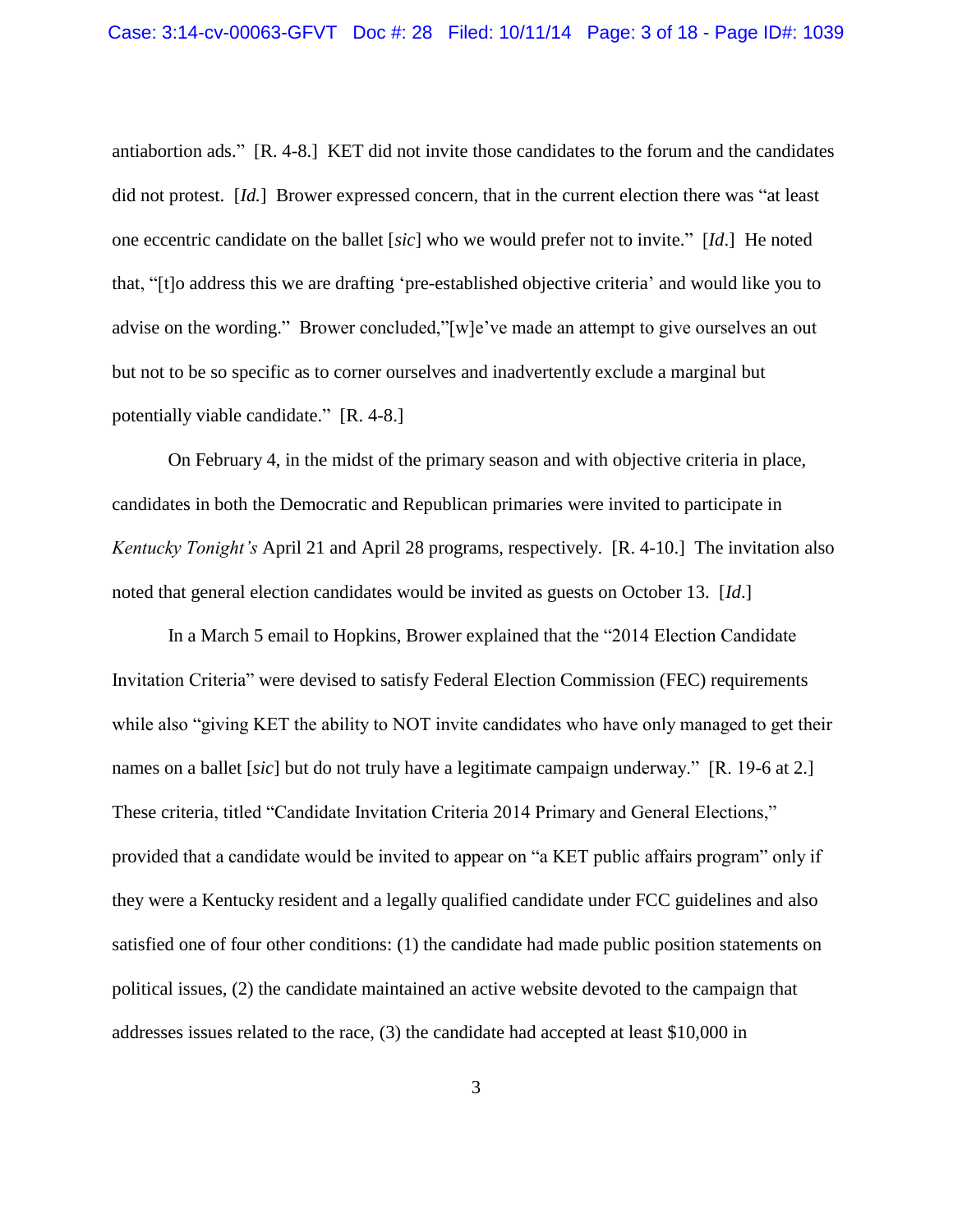contributions for the current election or (4) the candidate had received five percent or more of support for the current election in a professionally conducted and independent poll. [R. 19-6 at 3.] The criteria further provided that incumbents would be invited regardless of whether they satisfied the criteria. [*Id*.]

Shortly before the primary candidate televised programs, Patterson announced his candidacy for the U.S. Senate. [R. 4-12.] And just a few days before the first program, Goodman sent an email regarding write-in candidate Shawna Sterling's website to *Kentucky Tonight* producer, Deidre Clark. [R. 19-8.] Goodman wrote:

I'm sure you're [*sic*] seen Shawna Sterling's website…I just took a look this morning for the first time! Saving baby cows? Angels and music led her to the U-S Senate race? What are your thoughts about asking her issue oriented questions or to explain the abundance of You Tube videos on cows and angels and working for Obama in 2012? And, just to be sure, we will have a policeman nearby Monday night?

Even so, Sterling was one of the candidates present as part of the first *Kentucky Tonight* forum

on April 21. [R. 27 at 116.]

With the primary elections behind them, KET decided to revisit its candidate invitation criteria and began the process of developing new criteria, again in consultation with legal counsel, over the coming month. In anticipation of the general election, on May 22, as promised, KET invited both McConnell and Grimes to appear on the October 13 *Kentucky Tonight* program. [R. 4-19.] Later in the day, Brower distributed the updated criteria to many of KET's staff and leadership, explaining that it was important to get the criteria "on record today since this will eliminate the write in and other candidate from the forum." [R. 4-24.] He continued, "[i]t was agreed by the group yesterday that we should do that." [*Id*.]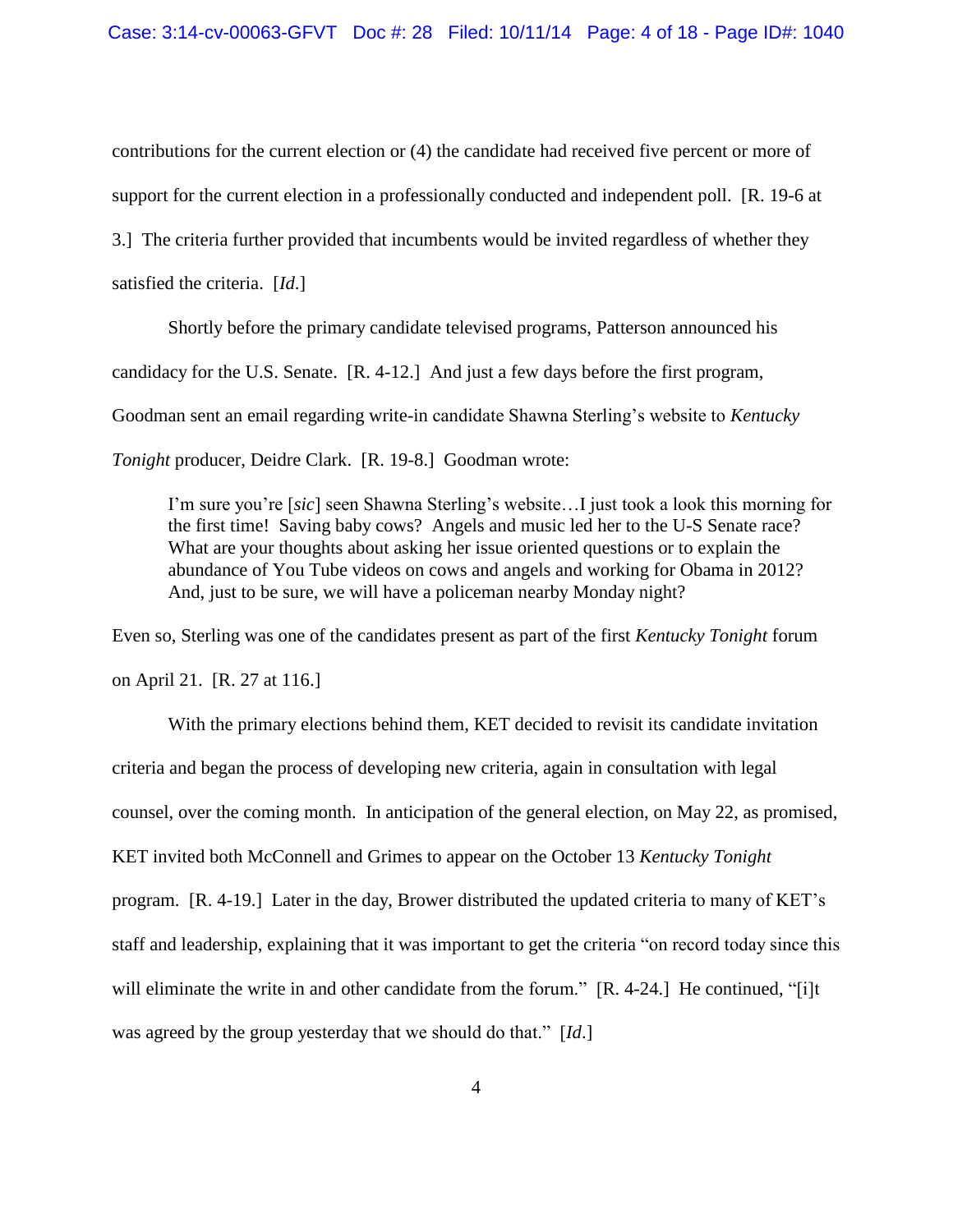After the invitations went out, KET wrestled with the details of the general election forums. For example, Tim Bischoff, Senior Director of Marketing, inquired as to whether Patterson and Ed Marksbury, an Independent candidate, would be included in the October 13 program. [R. 4-25; R. 19-16.] Goodman responded, explaining that neither Patteron nor Marksbury had been invited to the October 13 program but that they could potentially appear on a separate program. [*Id*.] Brower similarly responded, stating that Patterson and Marksbury "did not meet our criteria for invited candidates for the US Senate Race." [R. 19-17.]

Later, an email regarding plans for KET's Senate Race Coverage indicated that KET was "stiffening the criteria for invited guests for the general election programs (including KYTON and 1-2-1) to eliminate nonviable candidates and reduce the potential for an equal opportunity request." [R. 19-37 at 3.] And, KET staff also engaged in an email discussion about whether Robert Ransdell, a write-in candidate for the U.S. Senate, would be included in KET election programming.<sup>2</sup> [R. 4-27.] KET staff referred to Ransdell as a "nut" but then engaged in a conversation about whether he was eligible to participate in KET programming under the established criteria. [*Id*.]

By mid-June, KET finalized its new general election criteria. [R. 4-28; 19-21.] To appear, a candidate would have to demonstrate they met all four of the following criteria by August 15, 2014: (1) he/she is a Kentucky resident and a "legally qualified candidate" under FCC guidelines; (2) "The candidate or the candidate's campaign maintains an active website

<sup>2</sup> Ransdell is running on an "extremely unpopular (and offensive) white supremacist platform." [R. 4-6 at 6.] During the hearing, it was noted that Ransdell's platform included the slogan, "With Jews We Lose."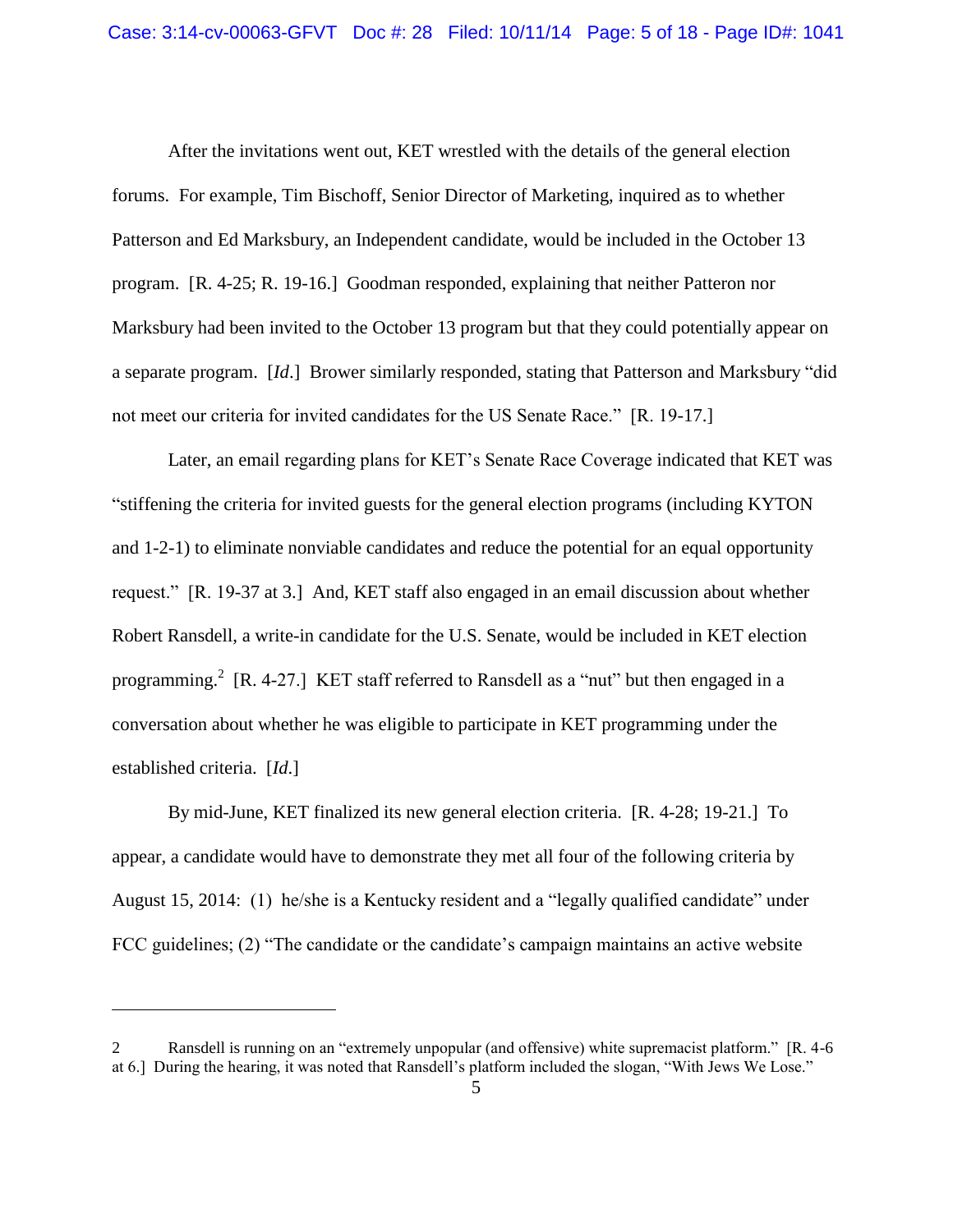devoted to the campaign that addresses at least three (3) issues related to the race in which the candidate is running"; (3) "The candidate has accepted at least \$100,000 in contributions for the current election"; and (4) "If a professional public opinion survey by an independent political pollster has been conducted, the candidate must have received ten percent (10%) or more of support for the current election."<sup>3</sup> [R. 19-21 at 4.] A July 17 email from Brower confirms that these were the final criteria. [R. 19-21 at 2.]

Just a few days after this email, the Libertarian Party of Kentucky issued a press release announcing it was half-way to having enough signatures to qualify for a spot on the ballot. [R. 19-23.] KET announced, on July 23, that Senator McConnell and Secretary Grimes were the only candidates invited to the October 13 candidate forum. [R. 4-29; 19-24.] That press release also included the candidate criteria. [*Id*.] Also on the same day, Shawna Sterling was informed that she would not be invited as she did not meet the criteria. [R. 19-25.]

Less than a month later, Patterson received enough signatures to become an official candidate in the U.S. Senate race. [R. 16 at 4.] This prompted Ken Moellman, the Chair of the Libertarian Party of Kentucky, to inquire as to whether Patterson would be included "on the upcoming KET show for the US Senate candidates." [R. 19-29.] Clark responded, with the candidate criteria attached to her email, explaining that the only candidates who qualified were McConnell and Grimes. [*Id*.]

Patterson filed his Complaint with this Court on September 28 [R. 1], alleging that KET

<sup>3</sup> An early draft of the criteria included a reference to twenty-five percent as the cutoff. That was changed to fifteen-percent. [R. 19-10.] After consultation with KET's legal counsel, this was dropped from fifteen to ten-percent. [R. 19-18; R. 19-21.]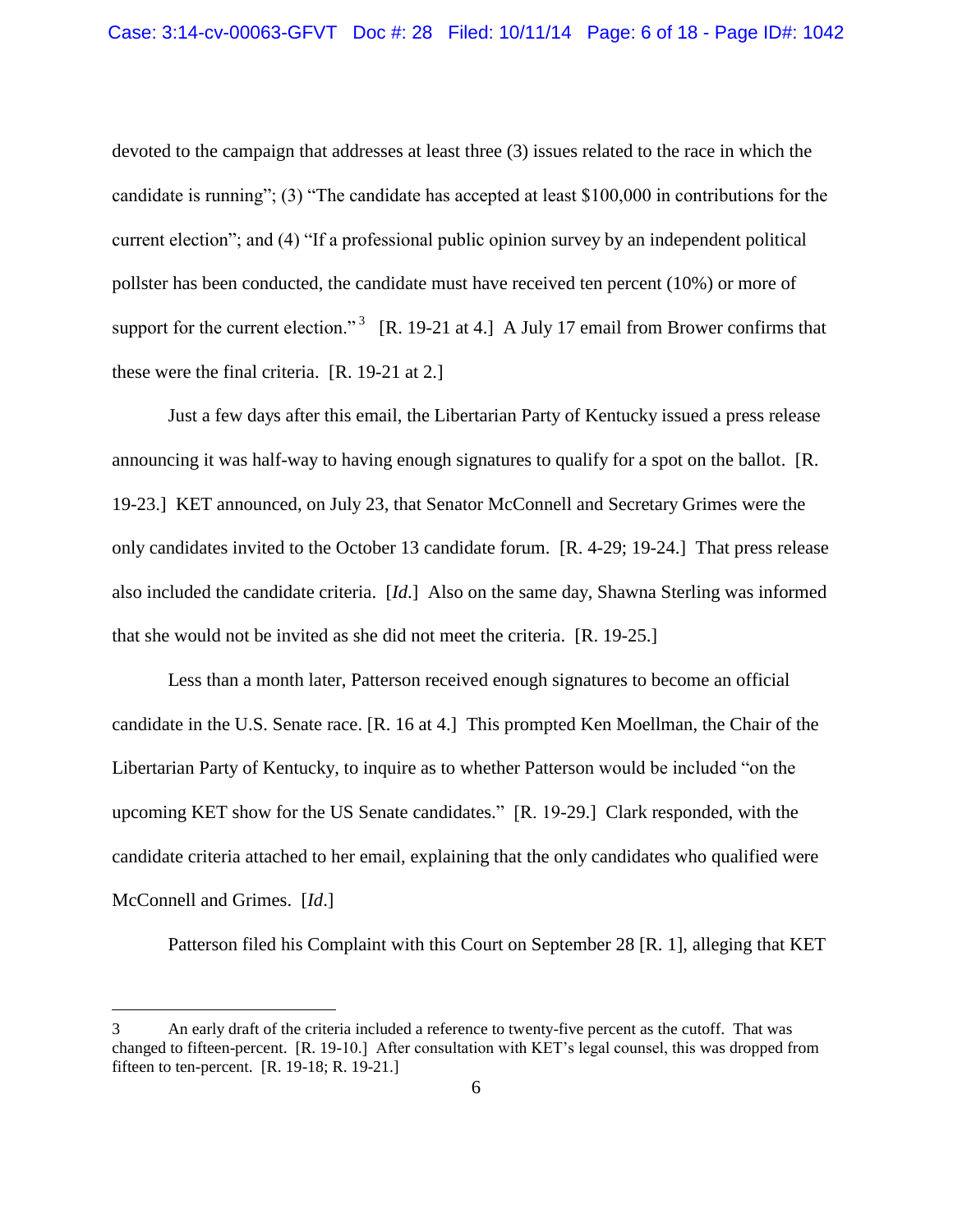has deprived him of his First Amendment rights to free speech and also of his Fourteenth Amendment rights to due process. [*Id*.] Pursuant to 42 U.S.C. § 1983, Patterson asks this Court to enjoin KET from enforcing its candidate invitation criteria and, ultimately, require KET to include Patterson in the October 13 *Kentucky Tonight* candidate forum. [R. 4-6.] The parties have briefed the issues [R. 4; 9; 24], and the Court conducted a hearing on October 9. The Court being fully apprised, and for the reasons stated herein, will DENY Plaintiffs' request that this Court enjoin KET from applying its criteria.

## **II**

Preliminary Injunctions are issued pursuant to Federal Rule of Civil Procedure 65. The standard is well established. District courts must consider (1) whether there is a likelihood of success on the merits of the plaintiff's claim; (2) whether the plaintiff will suffer irreparable harm if the injunction is not granted; (3) whether others would be harmed by granting the injunction; and (4) whether the public good is served by issuing the injunction. *Leary v. Daeschner*, 228 F.3d 729, 736 (6th Cir. 2000) (citing *McPherson v. Michigan High Sch. Athletic Ass'n*, 119 F.3d 453, 459 (6th Cir. 1997) (en banc)). "These factors are to be balanced against one another and should not be considered prerequisites to the grant of a preliminary injunction." *Id.* (citing *United Food & Commercial Workers Union, Local 1099 v. Southwest Ohio Reg'l Transit Auth.*, 163 F.3d 341, 347 (6th Cir. 1998). With that said, "'[w]hen a party seeks a preliminary injunction on the basis of a potential violation of the First Amendment, the likelihood of success on the merits often will be the determinative factor.'" *Jones v. Caruso*, 569 F.3d 258, 265-66 (6th Cir. 2009) (quoting *Connection Distrib. Co. v. Reno,* 154 F.3d 281, 288 (6th Cir. 1998)). Said another way,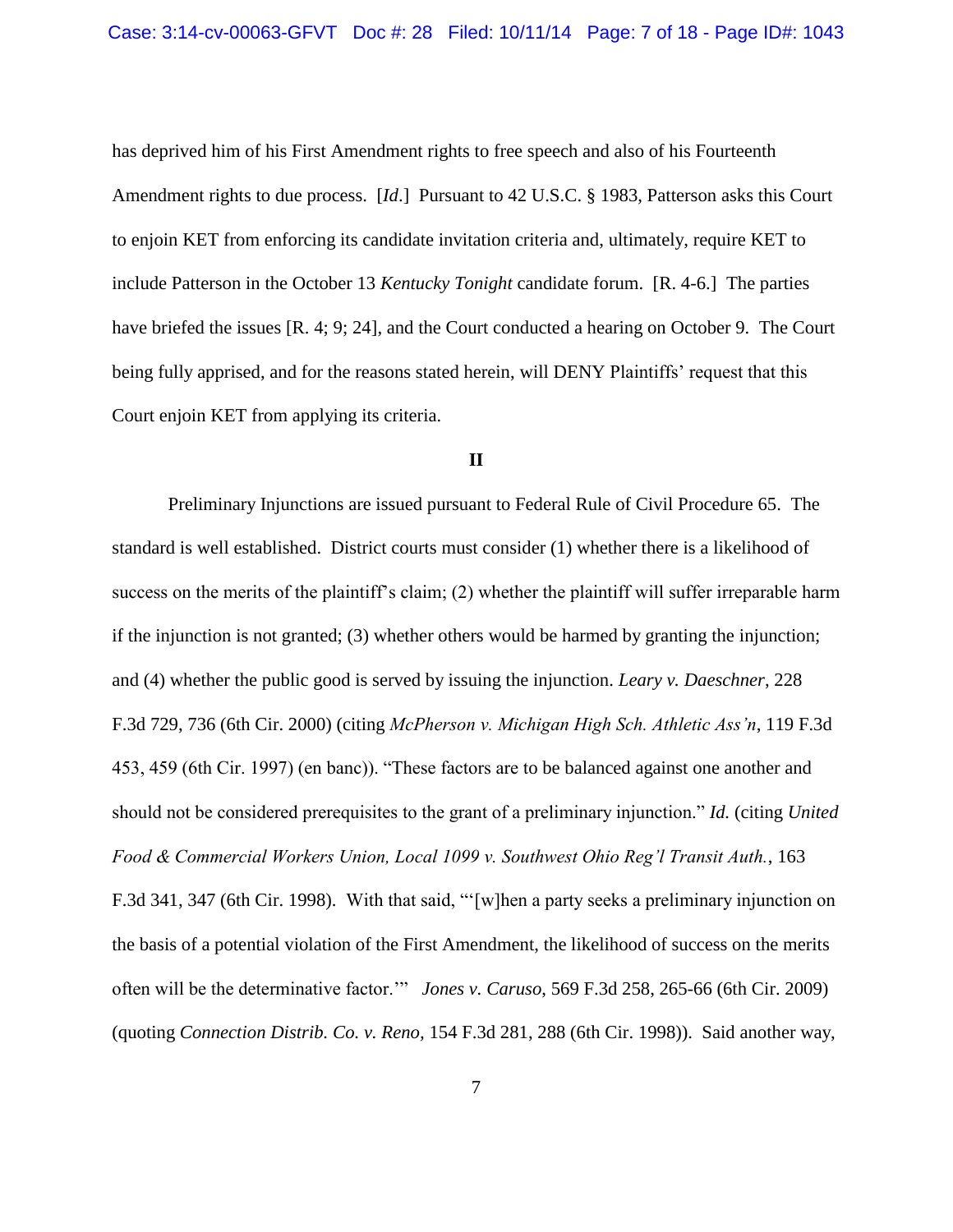"'because the questions of harm to the parties and the public interest cannot be addressed properly in the First Amendment context without first determining if there is a constitutional violation, the crucial inquiry often is ... whether the [regulation] at issue is likely to be found constitutional.'" *Id*. (quoting *Connection Distrib. Co. v. Reno,* 154 F.3d 281, 288 (6th Cir. 1998)); *see also Congregation Lubavitch v. City of Cincinnati,* 923 F.2d 458, 460 (6th Cir. 1991) (As harm could be suffered by either party, and because the public interest depended on the correct application of First Amendment principles, the court's decision turned on the likelihood of success on the merits.) Finally, "[a] preliminary injunction is an extraordinary remedy which should be granted only if the movant carries his or her burden of proving that the circumstances clearly demand it." *Overstreet v. Lexington-Fayette Urban Cnty. Gov't*, 305 F.3d 566, 573 (6th Cir. 2002) (citing *Leary v. Daeschner,* 228 F.3d 729, 736 (6th Cir. 2000)).

#### **A**

In *Arkansas Educ. Television Comm'n v. Forbes,* the Supreme Court considered whether a state-owned public television broadcaster "had a constitutional obligation to allow every candidate access" to a debate. 523 U.S. 666, 669 (1998). The simple answer is no. In that case, the Arkansas Educational Television Commission (AETC) hosted a series of debates between candidates for federal offices and invited the Republican and Democratic candidates to appear but chose not to invite an independent candidate, Ralph Forbes. In denying Forbes an appearance, the Executive Director explained that the AETC had "made a bona fide journalistic judgment that our viewers would best be served by limiting the debate" to the candidates already invited. *Id*. at 671. The Supreme Court held that the AETC debate was a nonpublic forum "from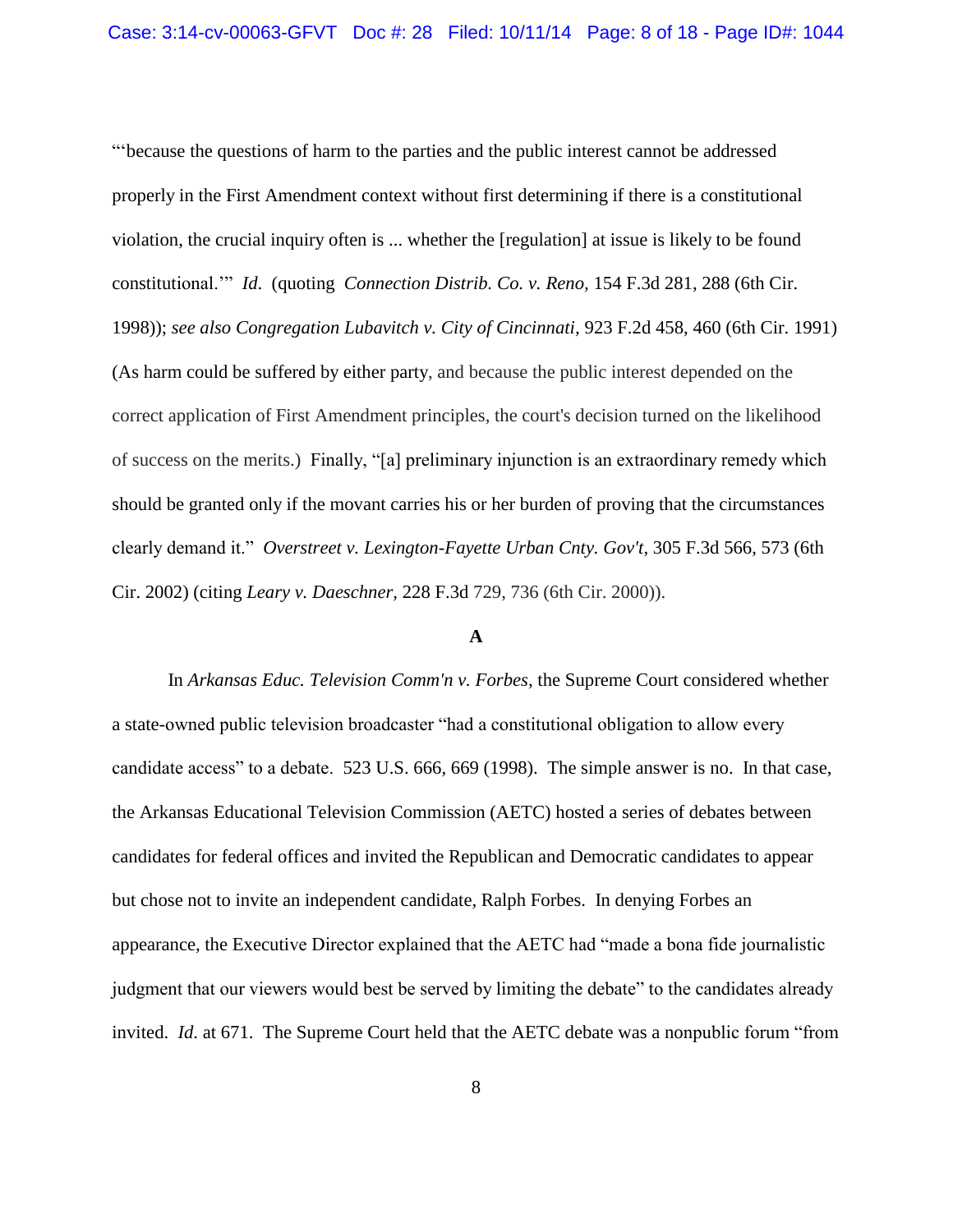which AETC could exclude Forbes in the reasonable, viewpoint-neutral exercise of its journalistic discretion." *Id.* at 676. The Court found it was "beyond dispute that Forbes was excluded not because of his viewpoint but because he had generated no appreciable public interest. *Id*. at 683. The dispute presented in *Forbes* is very similar to the one before the Court and, in many ways, the Supreme Court's decision provides the parameters that govern this Court's analysis.

Before delving into the question of KET's motives, the first question that must be considered is whether *Kentucky Tonight's* candidate forum is a "public debate." This is important because public broadcasting is not normally scrutinized under the public forum doctrine but "candidate debates present the narrow exception to [that] rule." *Forbes*, 523 U.S. at 675. If the October 13 *Kentucky Tonight* candidate forum is not a "debate" then KET is provided broad deference in determining who appears but if it is a "debate" then it would be subject to greater scrutiny. *Id.* at 675. Furthermore, FEC regulations require that organizations hosting political debates employ "pre-established objective criteria to determine which candidates may participate in a debate." 11 C.F.R. § 110.13(c). The parties do not agree on whether it is a debate or merely a forum.<sup>4</sup> One thing is for sure, the October 13 program is a joint appearance. It is this characteristic that would seem to capture the greatest attention by the First Amendment.

<sup>4</sup> KET is adamant that they believe the candidate edition of *Kentucky Tonight* is a forum rather than a debate. The evidence cuts both ways. Emails from Josh Holmes, a McConnell campaign representative, referred to the appearance as a "debate" on numerous occasions. [R. 19-33.] Charly Norton, a representative from the Grimes campaign, emailed notice to KET that Grimes would not participate in the primary debate but that Grimes "looks forward to debating Sen. McConnell in the general election." [R. 4-15.] KET admits that the line between forum and debate "has not been crisply drawn." Neither party directs this Court to any legal authority that enables it to easily decide whether *Kentucky Tonight's* candidate forum is a debate.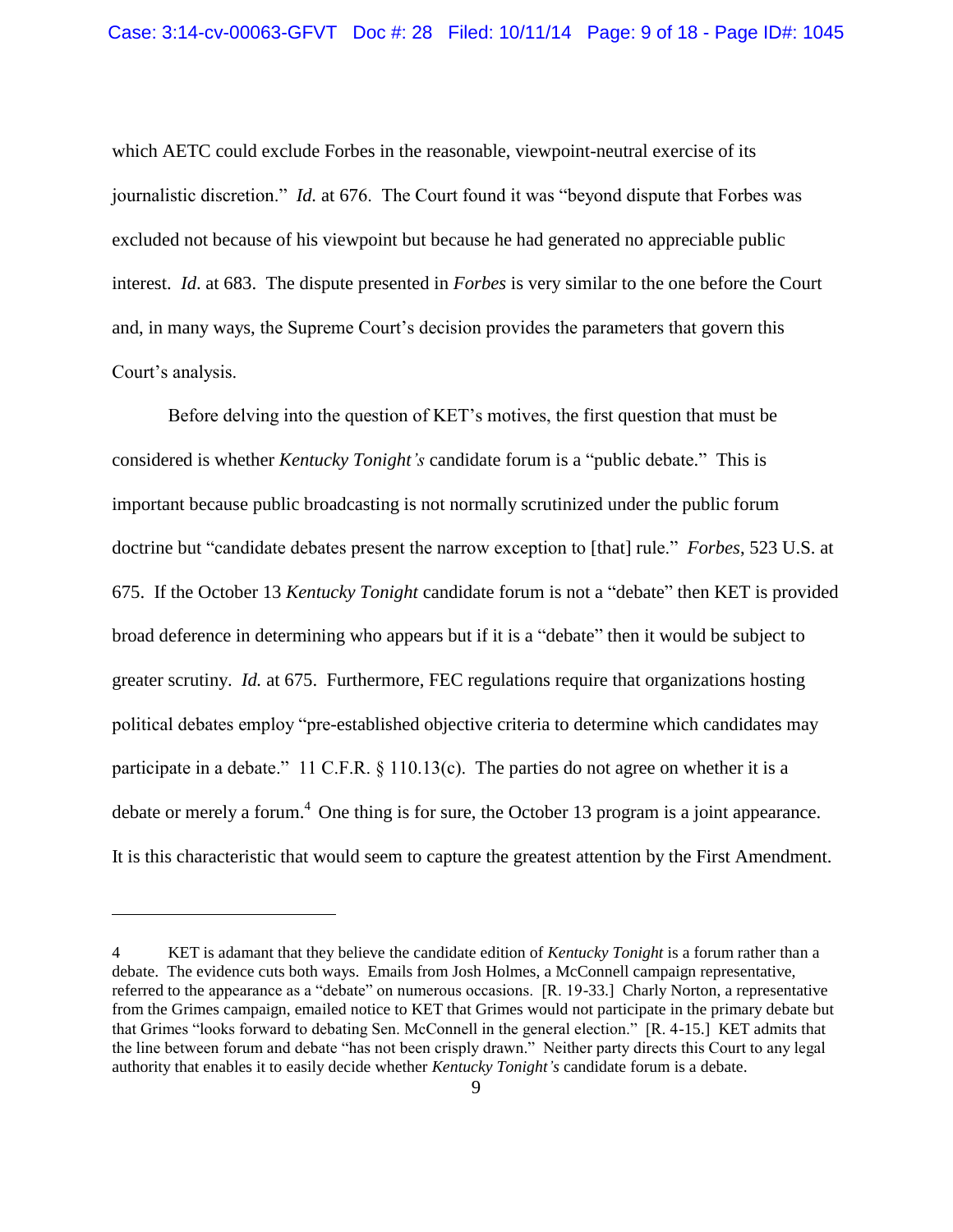And, in fact, KET's legal counsel seems to suggest such a distinction. [*See* R. 19-1.] Nevertheless, KET, out of an abundance of caution, established objective criteria which they then used when deciding who to invite. Hence, with criteria in place, the case will be evaluated under the debate framework.

In terms of First Amendment jurisprudence, a candidate debate that is produced by a public television station constitutes a "nonpublic forum." *Forbes*, 523 U.S. at 682. As such, restrictions on speech are constitutional "as long as the regulation on speech is reasonable and not an effort to suppress expression merely because public officials oppose the speaker's view." *Perry Educ. Ass'n v. Perry Local Educators' Ass'n*, 460 U.S. 37, 46 (1983). This means that KET may exclude a candidate because they believe he is not "serious" or has "no appreciable public interest." *Forbes*, 523 U.S. at 683. KET cannot, however, exclude Patterson from the debate "on the basis of whether it agrees with [his] views." *Id*. at 680. To permit such viewpoint discrimination, in the context of a debate, would "present not a '[c]alculated ris[k],' but an inevitability of skewing the electoral dialogue." *Id.* at 676 (quoting *Columbia Broad. Sys., Inc. v. Democratic Nat. Comm.*, 412 U.S. 94, 123, 125 (1973)).

KET contends that Patterson was not invited to participate in the debate simply because he did not satisfy its objective candidate selection criteria. Patterson's chief complaint is not about what criteria KET employed but, rather, that the criteria "were, and are pre-textual."<sup>5</sup> [R.

<sup>5</sup> Plaintiffs conceded in briefing that the criteria were objective. [*See* R. 24 at 6 ("There is no question but that KET adopted criteria – objective criteria in fact.")] For the first time, at the October 9 hearing, Plaintiffs took issue with the \$100,000 requirement and also with the 10% polling requirement. While these are interesting questions, the legitimacy of these criteria is not presently at issue. Kentuckians will remember that Kentucky Congressman William Natcher (1909-1994), who served over forty-years in Congress, refused to ever accept campaign contributions. Under KET's present framework, Congressman Natcher would not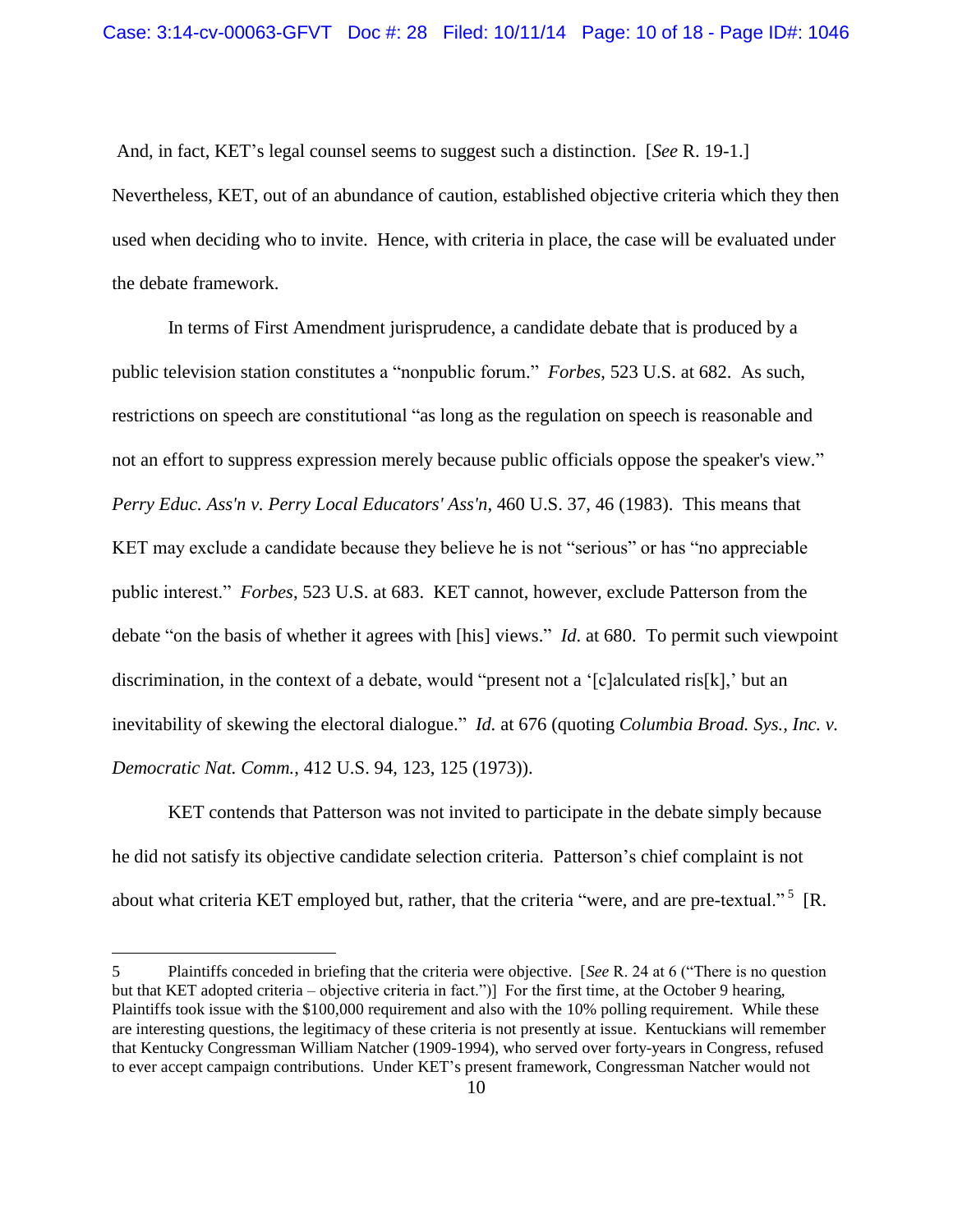24 at 7.] Put another way, Patterson alleges that the criteria were adopted to "eliminate the wacky, the out of state crusaders, the most extreme cases, those with an anti-abortion platform, and the eccentric." [R. 24 at 7 (referring to R. 4-3, Exhibit A & B.)] "When the Government restricts speech, the Government bears the burden of proving the constitutionality of its actions." *United States v. Playboy Entm't Grp., Inc.*, 529 U.S. 803, 816 (2000); *see also Greater New Orleans Broad. Ass'n, Inc. v. United States*, 527 U.S. 173, 183 (1999) (When considering restrictions on "commercial" speech, "the Government bears the burden of identifying a substantial interest and justifying the challenged restriction."); *see also Ohio Citizen Action v. City of Englewood*, 671 F.3d 564, 571 (6th Cir. 2012) ("The governmental entity that enacts the regulation bears the burden of establishing each element of the analysis, and 'the Court ordinarily does not supply reasons the legislative body has not given.'")

## **B**

In support of his pretext argument, Patterson has no direct evidence. This is not, however, surprising as "the government rarely flatly admits it is engaging in viewpoint discrimination." *Pittsburgh League of Young Voters Educ. Fund v. Port Authority of Allegheny County*, 653 F.3d 290 (3d Cir. 2011) (quoting *Ridley v. Massachusetts Bay Transp. Authority,* 390 F.3d 65, 86 (1st Cir. 2004.) Instead, Patterson rests on circumstantial evidence. His overarching theory is that the debate criteria were developed, and then later changed, to preclude voices like his from participating. He argues that had KET not changed the original criteria, he would be eligible. [R. 4-6 at 8.] In further support of his pretext argument, Patterson contends that both

have been invited to appear on the candidate edition of *Kentucky Tonight*.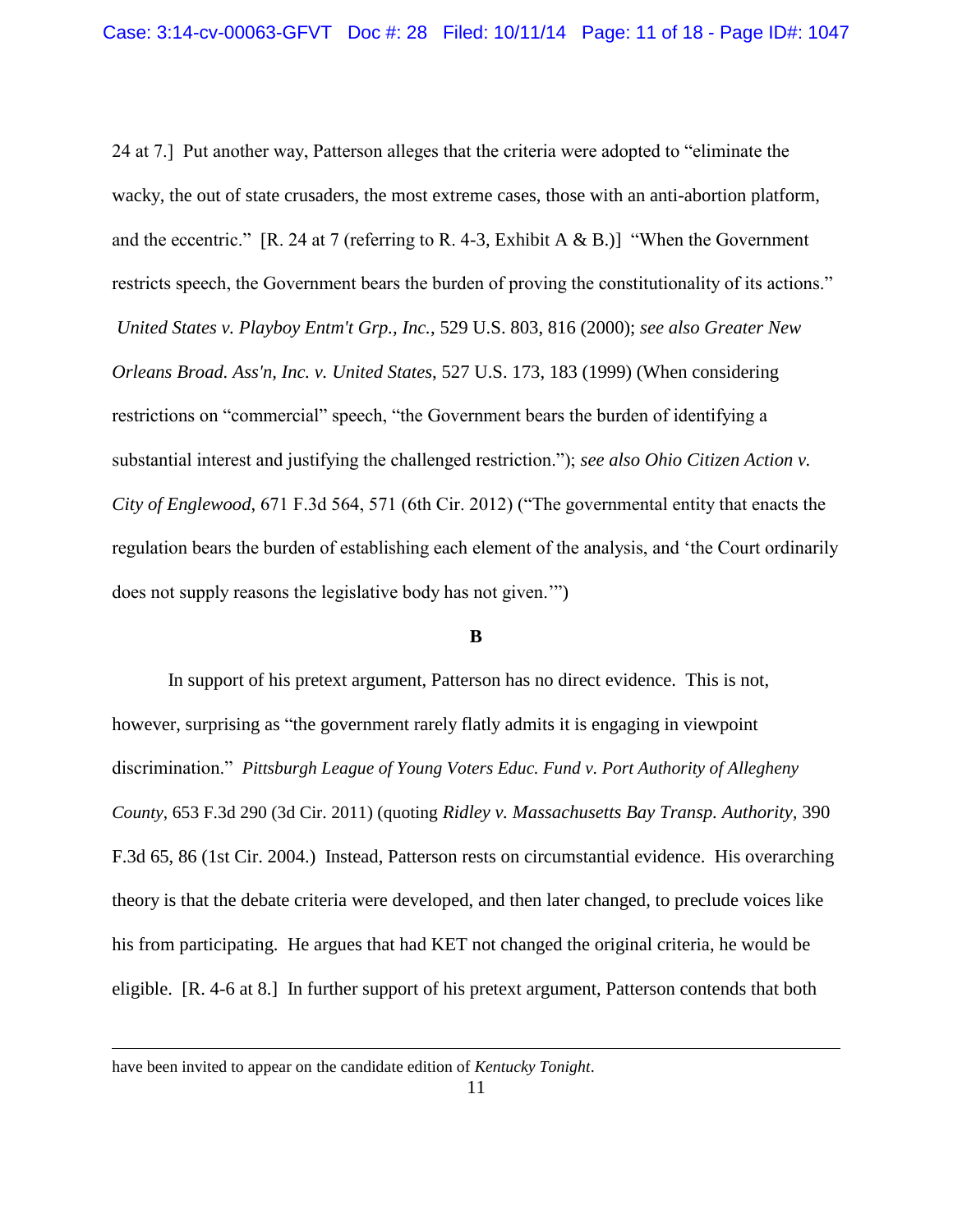McConnell and Grimes, who were invited under the earlier criteria, were never re-evaluated to ensure that they qualify in light of the newer criteria, under which Patterson was rejected. Goodman, in his testimony, explained that McConnell and Grimes would assuredly qualify under either set of criteria but could not point to evidence showing that they had been evaluated under the newer general election criteria. But with that said, no argument was ever made that McConnell or Grimes would not actually qualify under the new criteria, nor could it be.

Patterson suggests that Brower's January 27 and 31 emails show that KET's efforts to adopt "pre-established criteria" were motivated by pretext. Recall that at the beginning of the year, before the primary, Brower expressed his desire not to "paint [KET] into a corner with language that ends up inadvertently disqualifying a marginal candidate who is also someone we want to include." [R. 4-7.] Patterson argues this statement, and the exchanges that followed, demonstrate KET's desire to eliminate these candidates and suggests that this desire to exclude the candidates is because KET disagrees with their viewpoint. To the extent that Patterson believes he was excluded "because his views were unpopular or out of the mainstream," he is mistaken. The Supreme Court confronted an identical argument in *Forbes* where it pointed out that this logic is flawed because "[a] candidate with unconventional views might well enjoy broad support by virtue of a compelling personality or an exemplary campaign organization." *Forbes*, 523 U.S. at 683. Had Patterson or anyone else with "wacky" views met KET's criteria, there is no evidence that they would not have been included.

 Further, in Patterson's view, KET's reactions to candidates Shawna Sterling and Robert Ransdell further support the notion that KET was engaging in illegal viewpoint discrimination.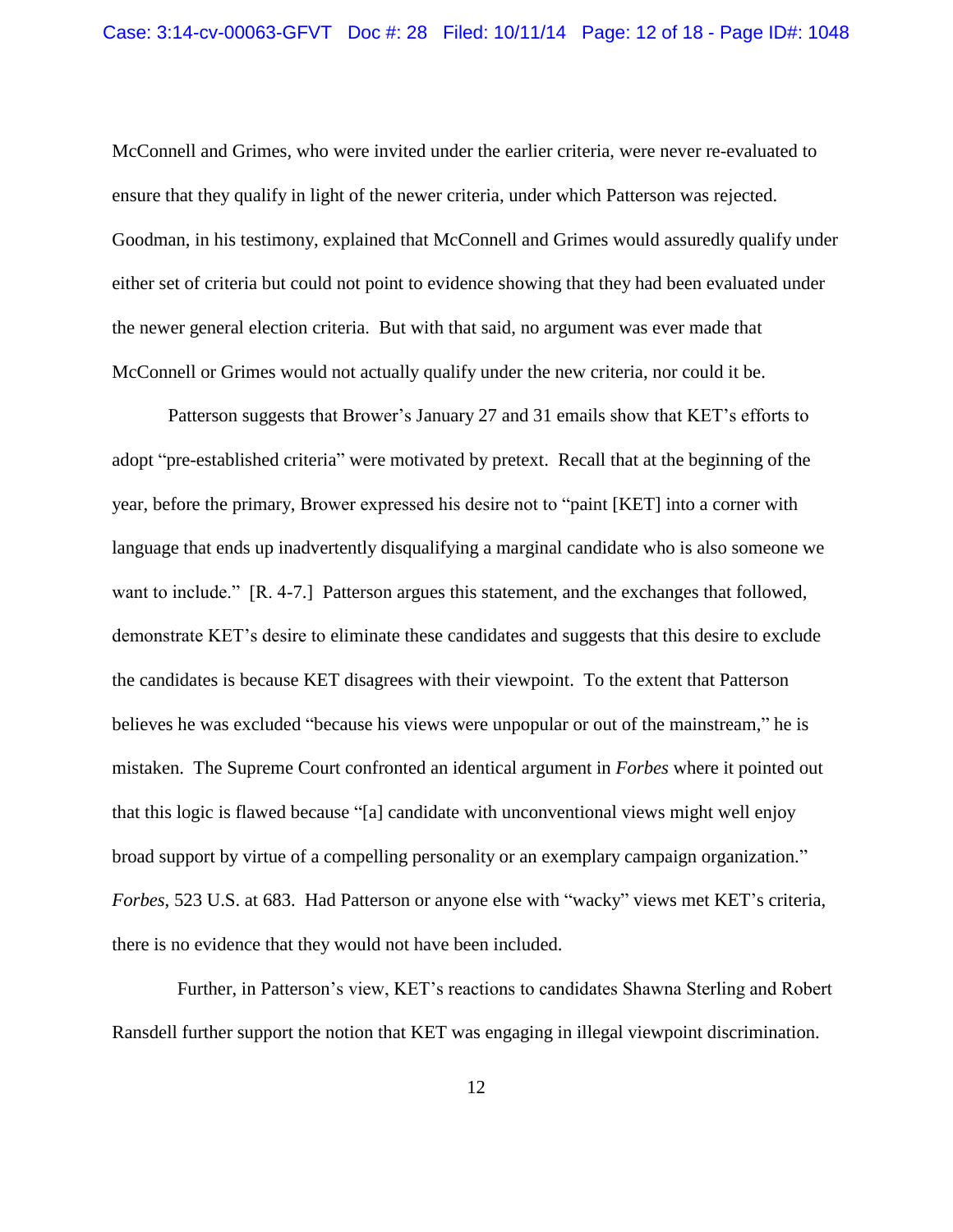So, when Bill Goodman sent an email to his producer, Deidre Clark, in which he noted that Shawna Sterling's website included materials about saving baby cows and how angels and music had led her to the senate race, Patterson argues that this implies that Goodman was making "judgment calls," discriminating against those views. [R. 19-8.]

Goodman was questioned about this email extensively. Much emphasis was put on Goodman's punctuation usage—the suggestion being that his tone was sarcastic and dismissive of Sterling's views on cows and angels. Goodman vehemently denied that he was making any judgments about Sterling's viewpoints, but rather contends that he was asking for advice about what topics to cover during Sterling's *Kentucky Tonight* interview. [R. 19 at 5.] Even had Goodman been making light of Sterling's views, he certainly did not discriminate against her viewpoint, as is evidenced by the fact that she was permitted to appear on his program only three days after he made the allegedly disparaging remarks. [R. 27 at 116.]

Similarly, Patterson suggests that a June 10 and 11 KET email exchange about candidate Robert Ransdell, discussed *supra* at footnote 2, further demonstrates viewpoint discrimination. In the email, Renae Shaw, a colleague of Goodman's, referred to Ransdell as a "nut." [R. 4-27.] Bischoff responded, "[Ransdell's] knowledge of election law isn't as finely tuned as his racism." [*Id.*] While both of these comments demonstrate a dislike for Ransdell's white supremacist platform, when viewed in context of the entire email exchange it is apparent that they are nothing more than offhanded remarks in a greater discussion about whether KET was obligated, pursuant to its objective criteria, to include Ransdell in its programming. [*Id*.] KET was giving legitimate consideration to whether they were obligated to have Ransdell on the air. Nothing indicates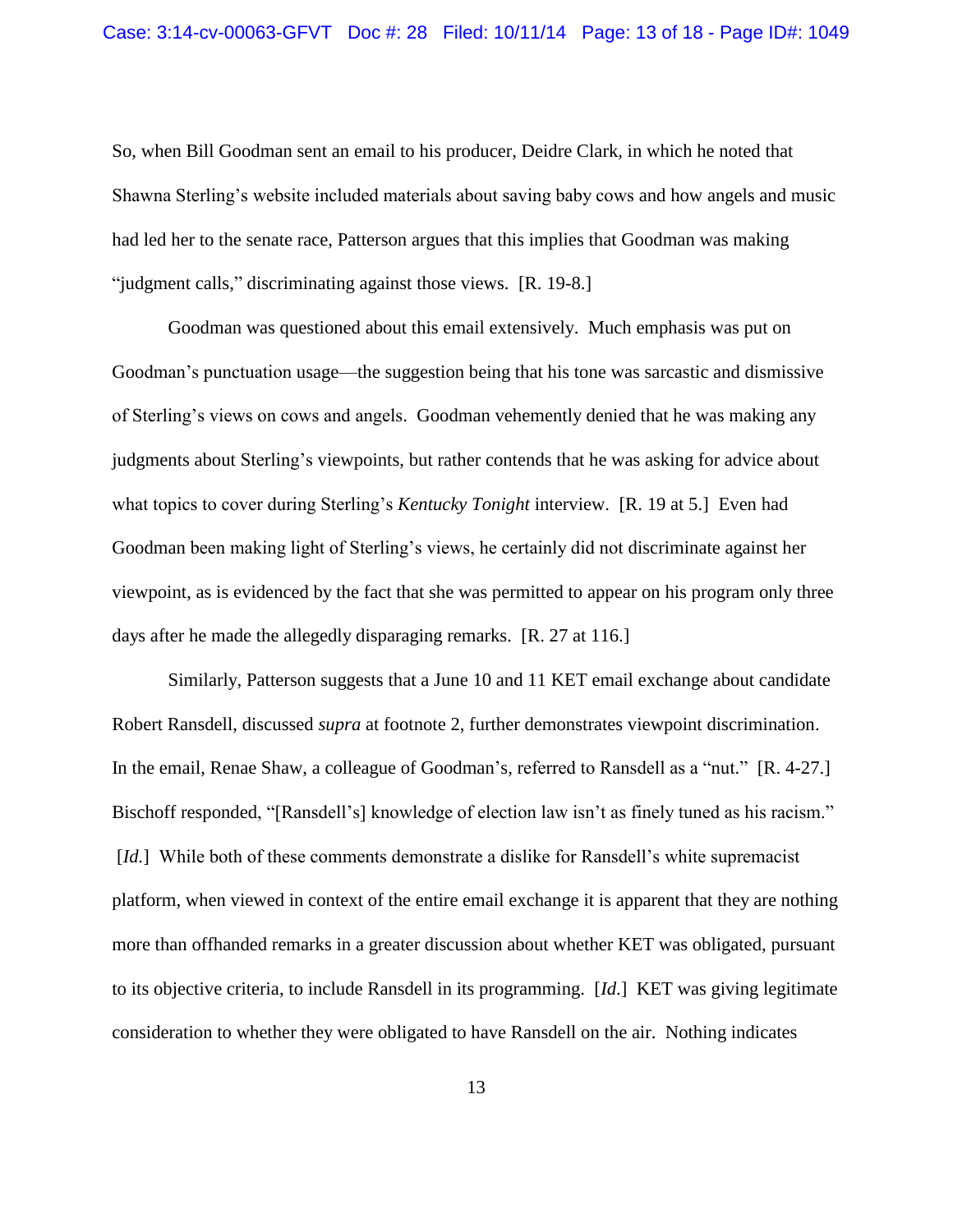### Case: 3:14-cv-00063-GFVT Doc #: 28 Filed: 10/11/14 Page: 14 of 18 - Page ID#: 1050

intent to exclude him based on viewpoint. This is consistent with Goodman's testimony given during the hearing that any candidate, including Robert Ransdell, would have been invited to the debate had they met the objective criteria.

But it is a May 22 email from Mike Brower that Patterson believes provides the strongest support for his pretext argument. This is the email in which Brower wrote, "I talked it over with Deidre who was most concerned that we get [the candidate criteria] on the record today since this will eliminate the write in and other candidate from the forum. It was agreed by the group yesterday that we should do that." [R. 4-24.] This email, suggests Patterson, "evidences a clear viewpoint based discriminatory intent on the part of Brower and KET, in changing the criteria to eliminate particular candidates and their views." [R. 24 at 4.] It is equally plausible, however, that Brower meant that the group had decided to begin applying the new general election criteria and that it was important to get that placed on the record because it would incidentally disqualify candidates.

Again, in one of the earliest emails in this case, Shae Hopkins explains that KET's intent in designing criteria is "to follow the law, be fair to all concerned, protect and maintain KET's integrity and reputation for inclusion and fairness – and provide the best service to our viewers." [R. 19-1.] Just a couple days later, Mike Brower emailed a draft version of such criteria to KET employees that began, "KET decides who is invited to appear on its *…* programs based on good faith journalistic judgment and on what we believe will best serve, and interest, our viewers." [R. 19-4 at 3.]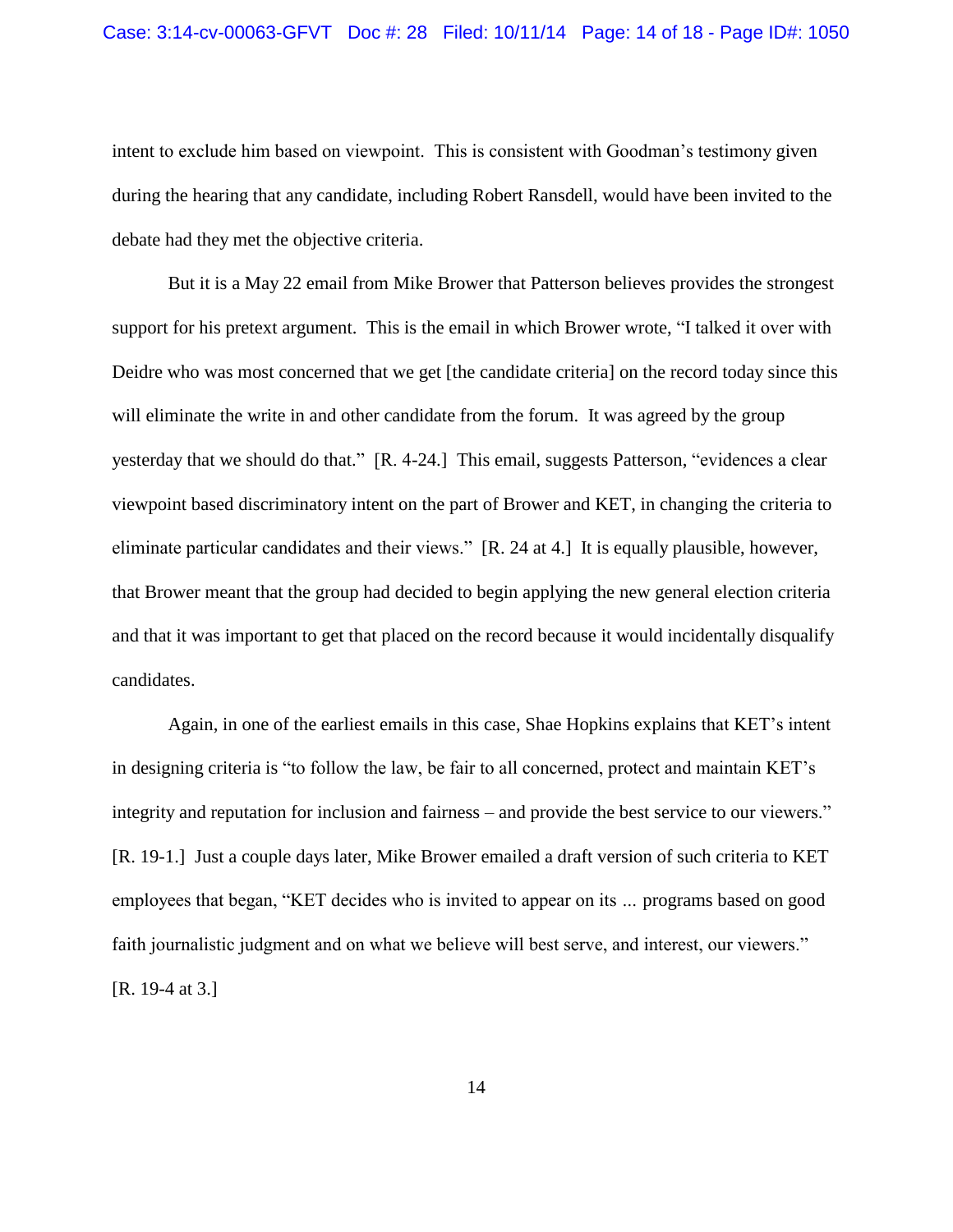Ultimately, Patterson cites to no direct evidence of viewpoint discrimination. Patterson, himself, explains that he has reviewed the materials received from KET pursuant to the open records request, 1,117 documents, and he admits that he did not see a single document wherein KET mentions his viewpoint. Ken Moellman, similarly, reviewed the documents "several times" yet "did not see anything that specifically said [KET] disagree[d] with a particular viewpoint." In fact, Moellman indicates that the only evidence referencing anything related to Patterson's viewpoint is a June 5 email which asks for confirmation that "we did not and will not invite David Patterson (Lib) and Ed Marksberry (Ind) to the Oct 13 program, because they did not meet our pre-established criteria." [*See* email referenced at 19-16.] This email does not suggest that Patterson was being discriminated against on the basis of his viewpoint. Rather, it simply identifies him as a Libertarian.

Bill Goodman testified that the tightening of criteria, or changing the rules after the primary, had nothing to do with excluding Patterson. He further testified that he had "no animus or bias" towards the viewpoints of either Patterson or Ed Marksberry, an Independent Candidate (Goodman noted that he had hosted Marksberry on his show a number of times). Goodman testified that the speculation that KET excluded Patterson due to viewpoint is simply untrue: "I can say unequivocally without any question that that has not occurred, it did not occur in this occasion and as far as I'm concerned while I am there, it will not be a reason to exclude someone from our programs." Goodman testified that any candidate, including Robert Ransdell, would have been invited to the debate had they met the objective criteria.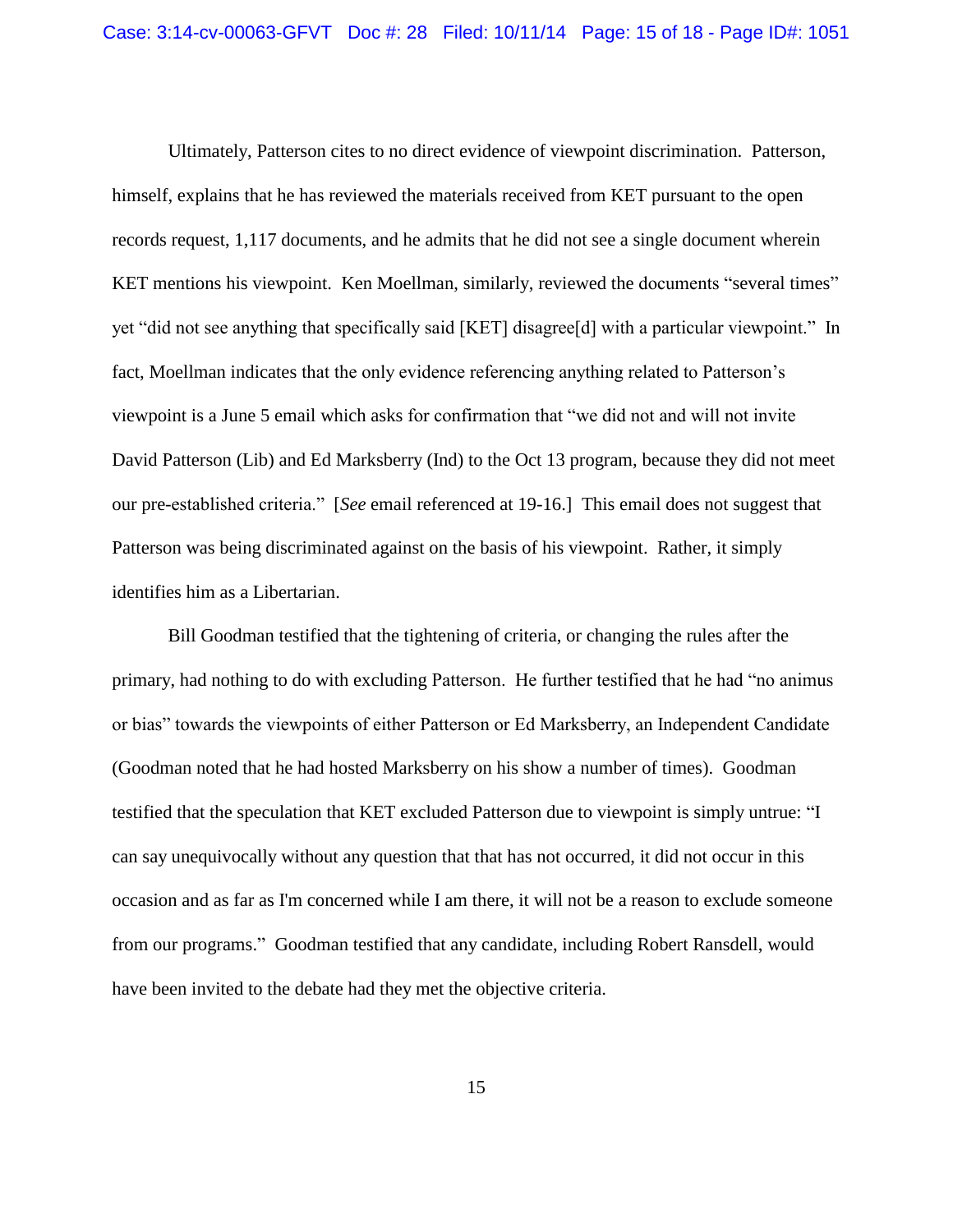**C**

The Supreme Court has recognized that "principled exclusions rooted in sound journalistic judgment can often be characterized as viewpoint based." *Forbes*, 523 U.S. at 673. Public broadcasters may exercise their editorial discretion in choosing to exclude candidates from televised debates without violating the candidate's First Amendment rights. *See Forbes*, 523 U.S. 666 (1998) (Supreme Court's affirms decision not to include candidate when candidate's "own objective lack of support, not his platform, was the criterion."); *Chandler v. Georgia Pub. Telecommunications Comm'n*, 917 F.2d 486, 489 (11th Cir. 1990), cert. denied, 502 U.S. 816 (1991) (Finding no First Amendment viewpoint discrimination when Georgia Public Television "chose to air a debate between only the Democratic and Republican candidates because it believed such a debate would be of the most interest and benefit to the citizens of Georgia."); *Alabama Libertarian Party v. Alabama Public Television*, 227 F. Supp. 2d 1213, 1220 (N.D. Ala. 2002) (District Court found that five-percent threshold which excluded a libertarian candidate was content neutral, reasonable regulation that was aimed at ensuring meaningful debate); *see Marcus v. Iowa Public Television*, 150 F.3d 924 (8th Cir. 1998). This is exactly what has happened here, the application of principled exclusions.

Ultimately, the Court is convinced that KET's actions and discussions were aimed at excluding non-serious candidates, not viewpoints. This intention was made clear on June 9 when KET explained that they were "stiffening the criteria for invited guests for the general election programs…to eliminate nonviable candidates." [R. 19-37 at 3.] KET acted within the bounds of the First Amendment.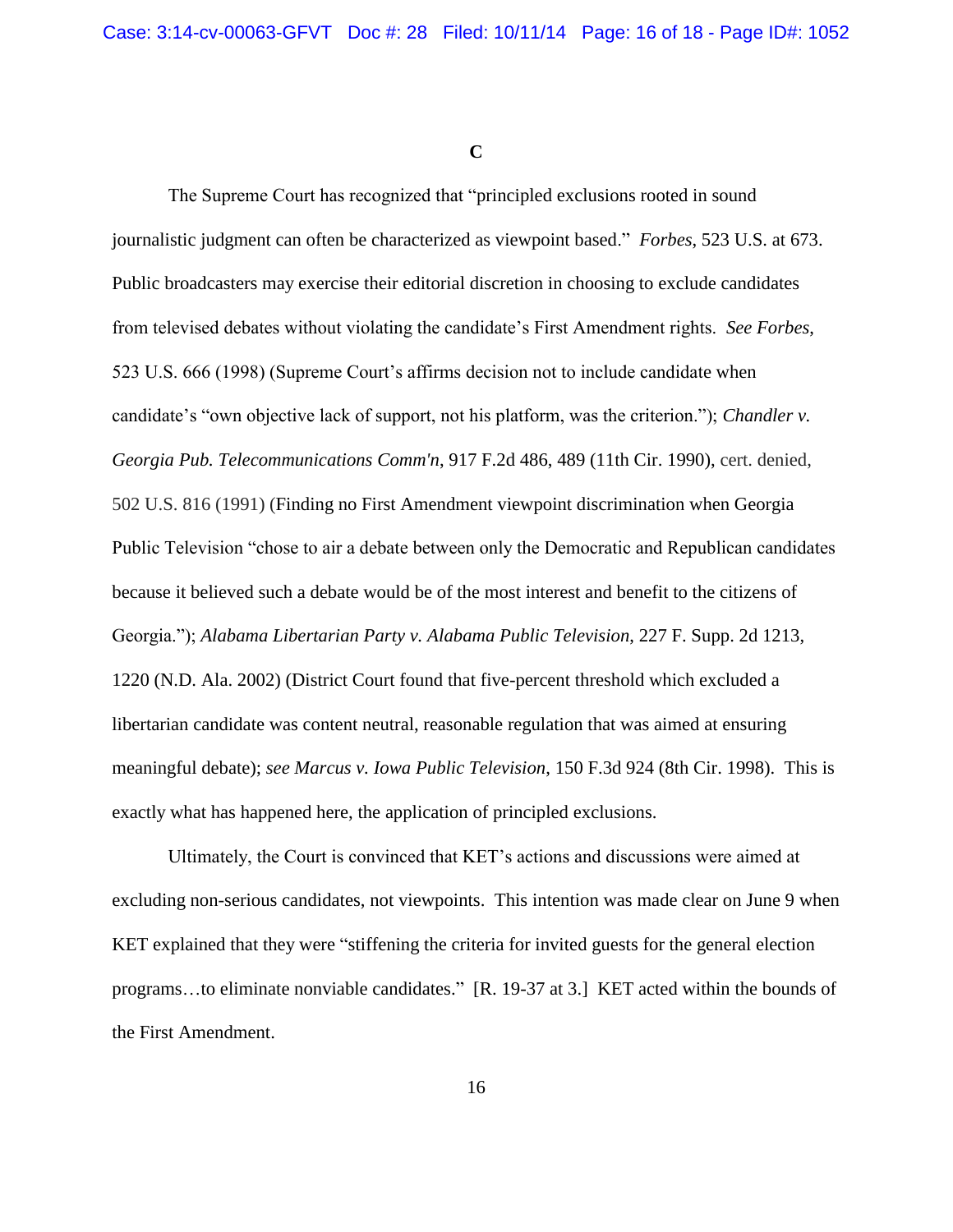Patterson believes that it is enough that he is a thoughtful candidate, serious about his candidacy. Without question voters may be better informed, or at least exposed to more viewpoints if he is included. But the First Amendment is not a rule of quantity at any cost. What the Supreme Court understands is that there are very good reasons, informed by the values of the First Amendment, to permit KET to limit the number of candidates at its debate. Voters may actually benefit by a forum or debate that includes only those candidates that have a realistic chance of winning rather than many voices competing for very limited time. What KET cannot do is pick and choose candidates based on their viewpoints. KET has not done so here. The fact that particular candidates were excluded as non-compliant with the objective criteria does not mean, *ipso facto,* that the criteria were designed to exclude those viewpoints.

Patterson's case rests largely on the emails referenced here as well as others. When taken as a whole, the picture that emerges is of an institution trying to do the right thing. Maybe the language of these electronic conversations was at times unartful. Maybe the private thoughts of KET executives, now made public, have the feel of prejudging viewpoints. But it cannot be said that these conversations, many early in a process that included careful consultation with legal counsel, constitute viewpoint discrimination. On Monday night, *Kentucky Tonight* will be broadcast as planned. Kentuckians will have the benefit of hearing the views of the two major candidates. And, no doubt, the positions of less-established candidates will also be heard this election season, albeit without the mandate of a government-funded forum. Nothing about this circumstance weakens the First Amendment to the Constitution.